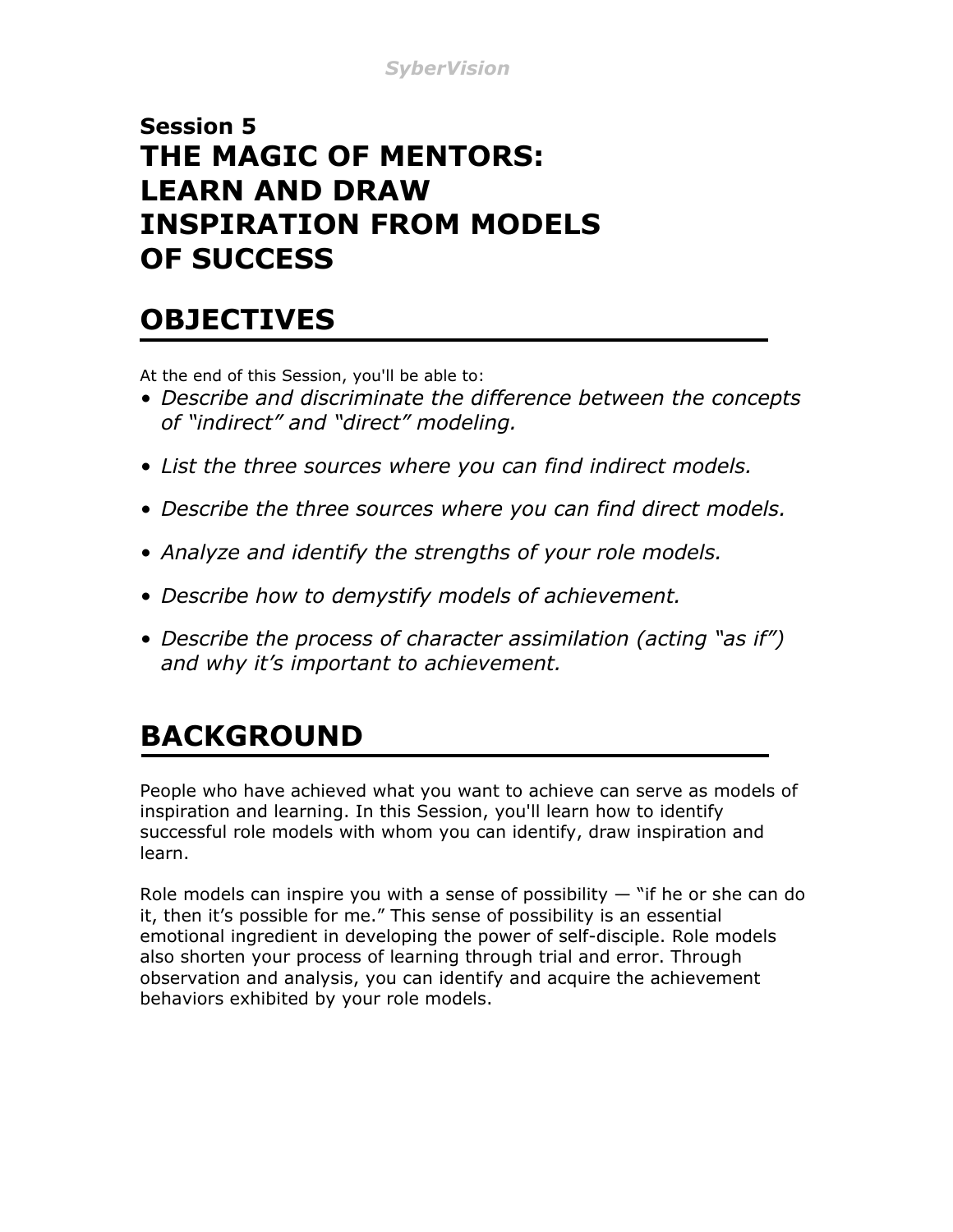## **PRACTICE**

- 1. Listen to audio Session 5, "The Magic of Mentors: Learn and Draw Inspiration from Models of Success."
- 2. As you hear the narrator describe the concepts of indirect and direct modeling, write in the space provided below a description of each.

Indirect Modeling:

Direct Modeling:

- 3. List three sources where you can locate models indirectly.
	- 1. \_\_\_\_\_ 2. \_\_\_\_\_
	- 3. \_\_\_\_\_
- 4. List three sources where you can locate models indirectly.
	- 1. \_\_\_\_\_
	- 2. \_\_\_\_\_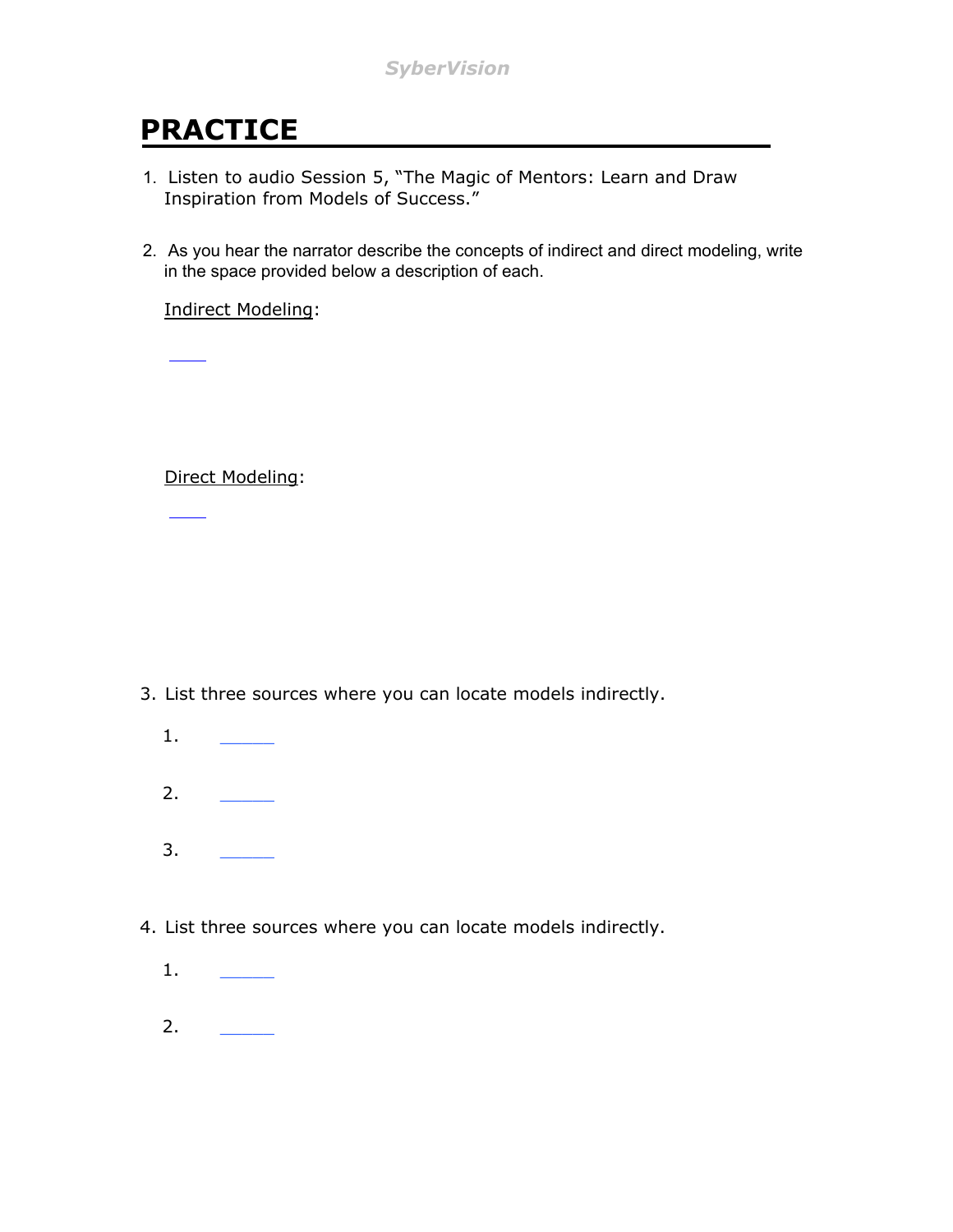- $3.$
- 5. The Personal Assessment Form you used in Session 2 to compare your personal strengths and weaknesses against the model of self-discipline can be used as a source of analysis in determining the strengths and weaknesses of the models of achievement you choose to emulate. Below is an adaptation of that form.

#### **MENTOR ASSESSMENT FORM**

**\_\_\_\_\_\_\_\_\_\_\_\_\_\_\_\_\_\_\_\_\_\_\_\_\_\_\_\_\_\_\_\_\_\_\_\_\_\_\_\_\_\_\_\_\_\_\_\_\_**

Name of Model **\_\_\_\_\_\_\_\_\_\_\_\_\_\_\_\_\_\_\_\_\_\_\_\_\_\_\_\_\_\_\_\_\_\_\_\_\_\_**

This model inspires me to:**\_\_\_\_\_\_\_\_\_\_\_\_\_\_\_\_\_\_\_\_\_\_\_\_\_\_\_\_\_\_**

Rate the model on the following characteristics:

| 1. Weak sense of purpose                  |              | 1 2 3 4 5 6 7 |                |                |           |   |                | Strong sense of purpose                 |
|-------------------------------------------|--------------|---------------|----------------|----------------|-----------|---|----------------|-----------------------------------------|
| 2. Negative role models                   |              | $1\quad 2$    |                |                | 3 4 5 6   |   | $\overline{7}$ | Seeks out positive mentors              |
| 3. Images of failure                      | $\mathbf{1}$ | 2             | 3              | 4              | 5         | 6 | 7              | Sensory-rich vision                     |
| 4. Neg. Sensory Orientation               |              | 1 2 3 4 5 6 7 |                |                |           |   |                | Positive sensory orientation            |
| 5. Crippling self-doubt                   |              | 1 2 3         |                |                | 4 5 6 7   |   |                | Strong belief in self                   |
| 6. Sense of disorganization               |              | 1 2 3 4 5 6 7 |                |                |           |   |                | Ability to plan, organize               |
| 7. Little value on education              |              | 1 2           |                |                | 3 4 5 6 7 |   |                | Acquires learning, skills               |
| 8. Impatient - "quick fix"                |              | 1 2 3 4 5 6 7 |                |                |           |   |                | Knows value of patience                 |
| 9. Gives up easily, quitter               |              | 1 2 3 4 5 6   |                |                |           |   | $\overline{7}$ | Perseverance                            |
| 10. Work is burden/hardship 1 2 3 4 5 6   |              |               |                |                |           |   | 7              | Work is pleasure/play                   |
| 11. Work is burden/hardship 1 2 3 4 5 6 7 |              |               |                |                |           |   |                | Work is pleasure/play                   |
|                                           |              |               |                |                |           |   |                | <u> 1989 - Johann Barbara, martin a</u> |
|                                           |              |               |                |                |           |   |                |                                         |
| 14. 1 2 3 4 5 6 7                         |              |               |                |                |           |   |                |                                         |
| 15.                                       | 1            |               | 2 <sub>3</sub> | $\overline{4}$ | .5        | 6 | 7              |                                         |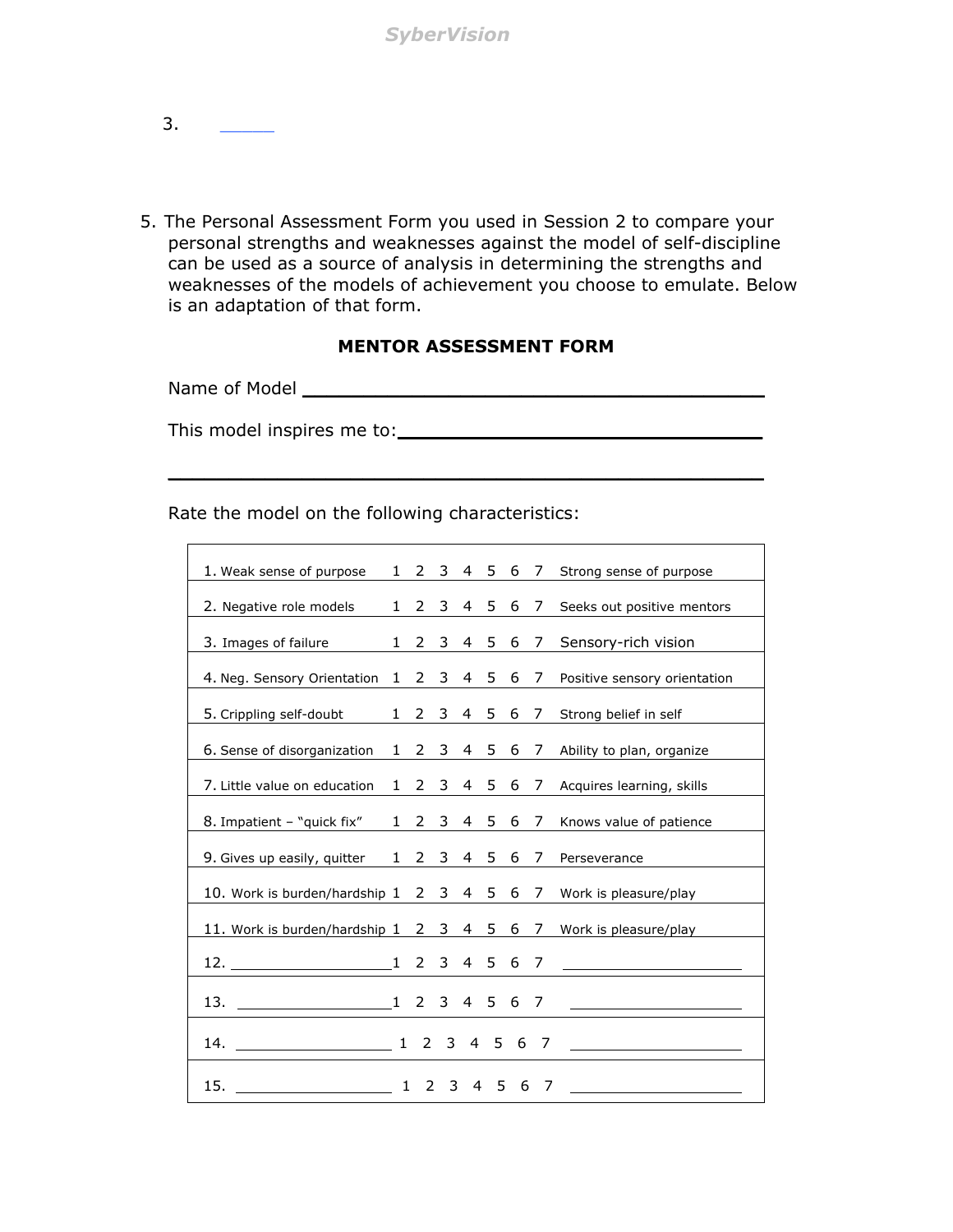*SyberVision*

The model's primary strengths are:

The models primary weaknesses are:

I can learn the following skills and positive behaviors from the model:

- 6. Print and use the Model Assessment Form as a template to identify and profile the strengths and weaknesses of your chosen models, and what you can learn from them. In the blank spaces (characteristics 11 through 15) fill in any characteristics that are not provided for on the form.
- 7. After you listen to the narrator describe how to demystify models, list the three ways you can learn to identify with models of great achievement.
	- 1. 2.  $\qquad$
	- $3. \_$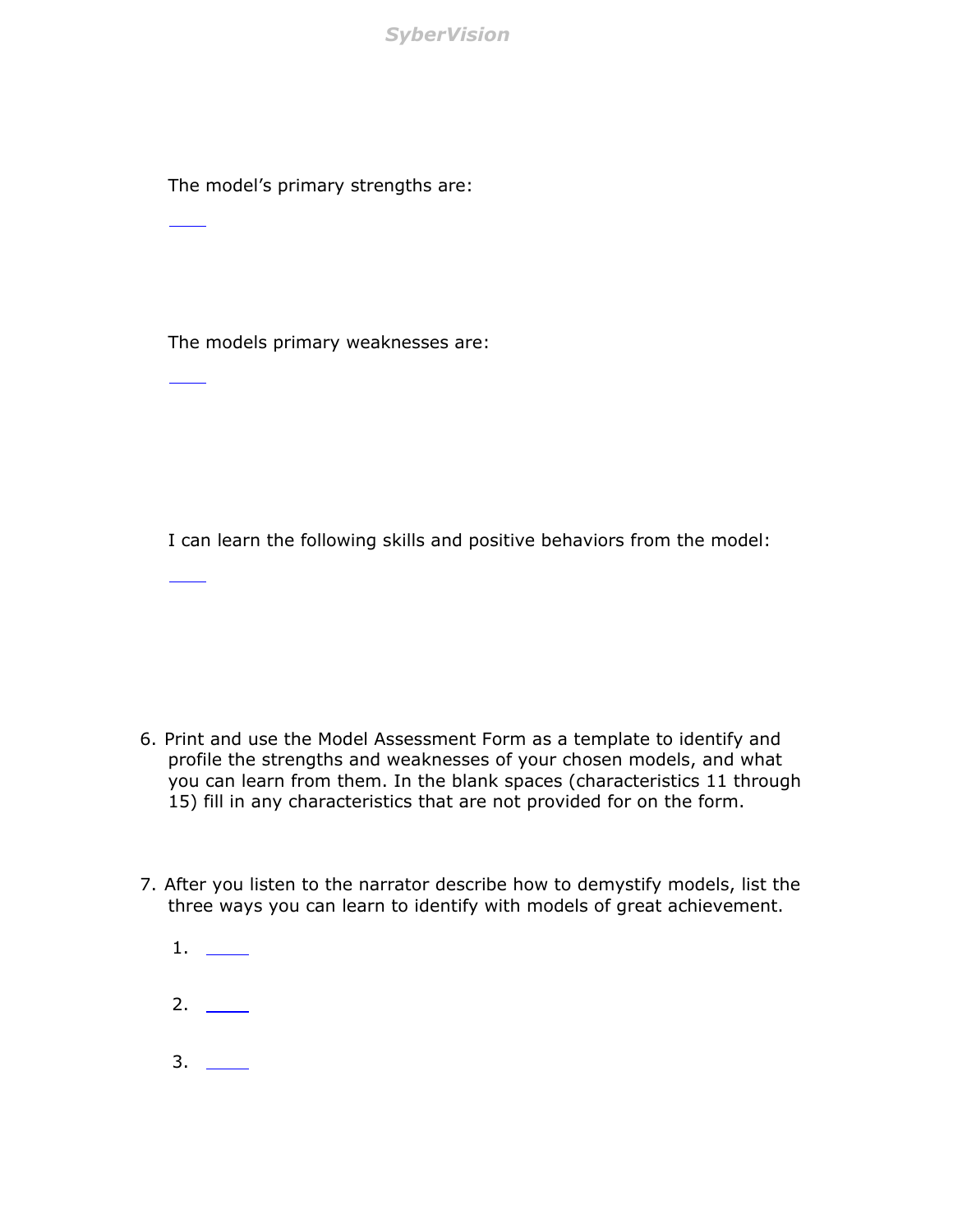## **POINTS TO REMEMBER**

- Search for models who have already achieved your purpose. Learn how they achieved their purpose and use what you learned as a blueprint for your own behaviors.
- To acquire a positive characteristic simply role play or act as if you already possessed the characteristic. If you do this consistently, over a period of time, the positive behavior will become a habit that replaces its self-defeating behavioral counterpart.
- You have inherent power no only to equal but to surpass the accomplishments of your role models.

Your emotional reaction "If he or she did it, then it's possible for me" is one of the master keys to developing your power of self-discipline. This emotion eliminates your self-imposed limitations and barriers. It is the most important realization you must make before you can achieve any worthwhile purpose.

#### **PROGRESS CHECK**

1. Write a brief statement about how models of achievement can give you a sense of possibility. Why is this sense of possibility so important to developing the power of self-discipline?

2. Without looking at your notes, describe how you can indirectly and directly find role models.